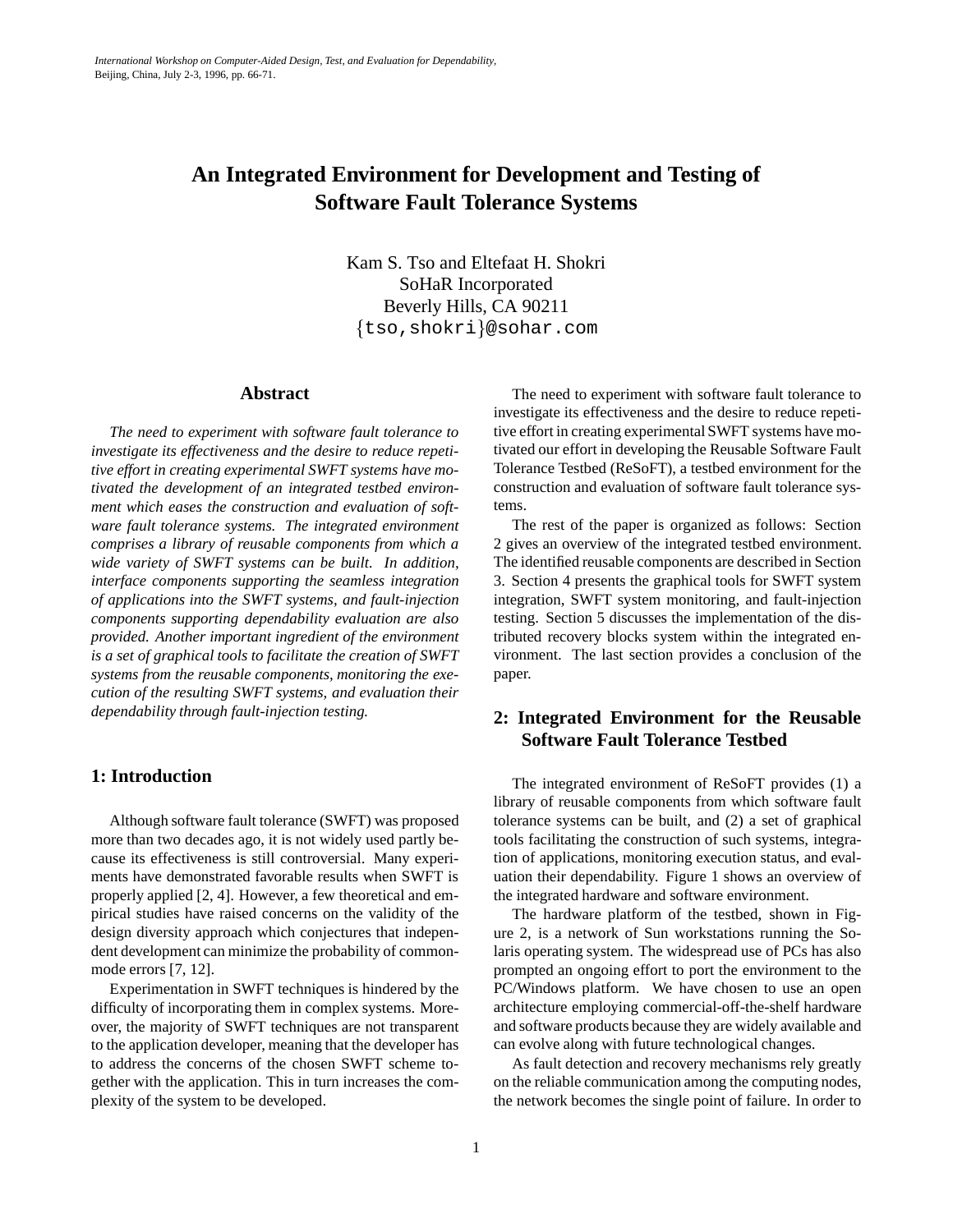

**Figure 1. Integrated Environment for Software Fault Tolerance**



**Figure 2. Hardware Configuration of ReSoFT**

tolerate network hardware and software faults, the workstations are connected by dual-redundant Ethernet networks. One uses twisted pair while the other uses coaxial cable for physical connection.

As shown in Figure 1, the software environment running on top of the hardware platform consists of a number of layers. The bottom layer is the network communication which provides fault-tolerant communication over the redundant networks. On top of it are the reusable SWFT components from which SWFT systems can be built. Currently two SWFT techniques have been implemented — *design diversity* which makes use of diverse techniques in design and implementation [3], and *data diversity* which makes use of diverse data inputs [1] — for tolerating software faults. Reusable SWFT components have been developed for these two techniques as exemplified by the recovery blocks, Nversion programming, retry blocks, and N-copy programming schemes. SWFT Interface components are used to isolate application-specific functions from the reusable SWFT components and to facilitate the integration of applications to the SWFT systems. In additional to the reusable components, the ReSoFT environment also provides a set of graphical tools to ease the construction, monitoring, and testing of SWFT systems.

### **3: Reusable Components**

An in-depth object-oriented analysis of the wellestablished SWFT schemes has been conducted based on the Booch method [5] for identifying reusable SWFT components. During this process, care was taken to make sure that (1) the components capture the common functionality of a wide variety of SWFT schemes, and (2) application-specific functions are identified and excluded from the generic reusable components. However, application-specific functions are derived from generic classes using the inheritance mechanism. The result of the analysis is a reuse framework of software fault tolerance and the details were reported in [15].

Based on their functionality, identified components can be classified into the following categories: SWFT executive components, SWFT support components, SWFT interface components, Network communication components, and Fault-injection components.

The reusable components are implemented using Ada95, the revised standard of the Ada language [9]. Ada95 increases the flexibility and applicability of Ada by introducing new features supporting object-oriented programming, hierarchical libraries, and development of real-time systems, while retaining its reliability goal. The details on how the new Ada95 features support software reuse and realtime processing in implementing the ReSoFT integrated environment can be found in [14].

#### s sweep and the components of the components of the components of the components of the components of the components of the components of the components of the components of the components of the components of the componen

The SWFT executive components are responsible for managing orderly execution of the SWFT schemes which include the following responsibilities: (1) initialization of the execution including the activation of the various tasks, (2) activation of the next execution cycle, (3) managing orderly execution of the ongoing cycle, and (4) producing an acceptable result whenever possible. Depending on the complexity, there can be one or more executive components for each scheme.

#### s. Support Components Components Components Components Components Components Components Components Components Components Components Components Components Components Components Components Components Components Components Co

Comparing existing SWFT schemes, we find several generic fault tolerance related components employed repeatedly. We designate them as SWFT specific support components. Seven types of reusable SWFT Support components have been identified during domain analysis: *Try Block*, *Acceptance Test*, *Voter*, *Heartbeat*, *Watchdog*, *Checkpointing*, and *Data Re-expression* components. The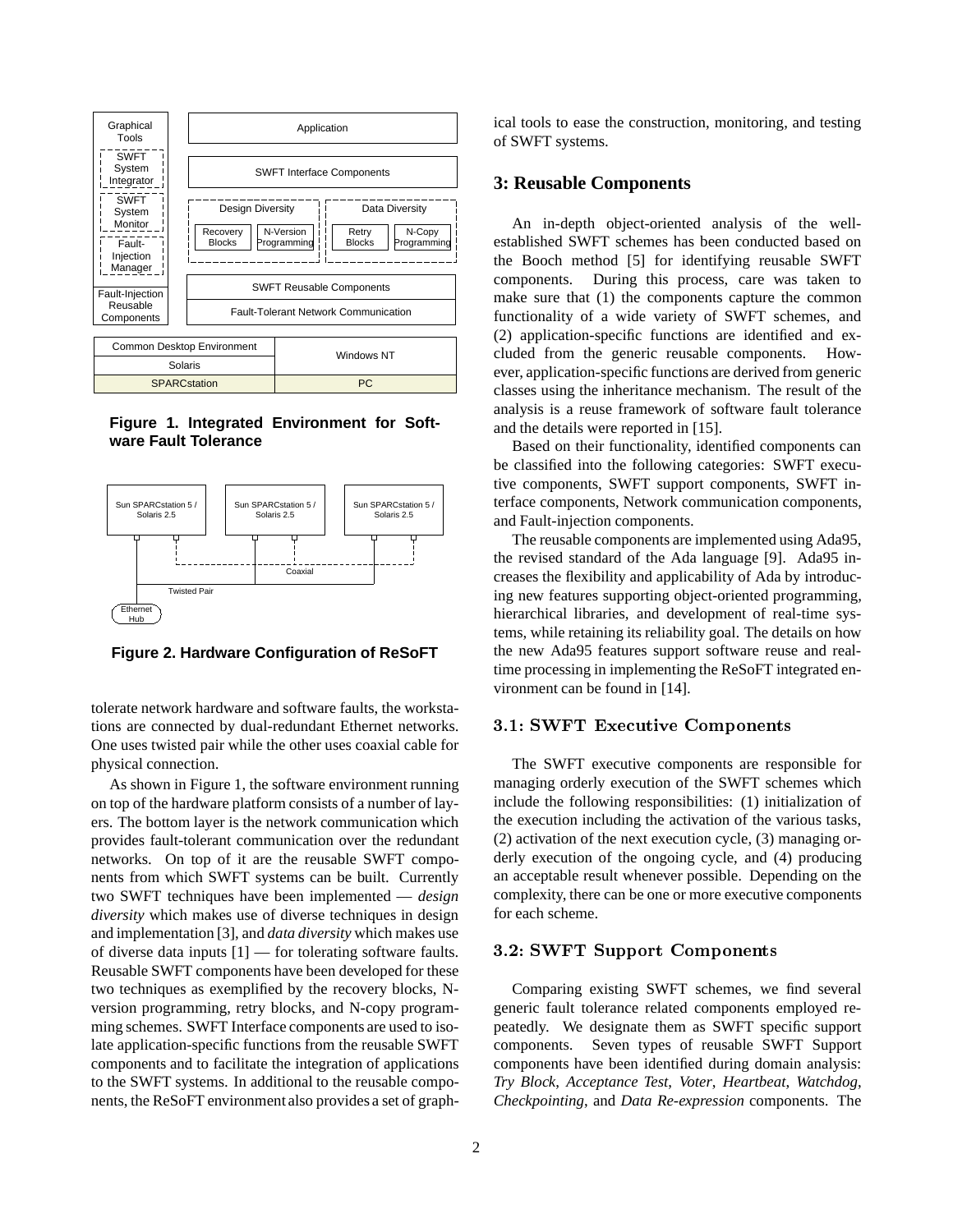Heartbeat Component is added for faster fault detection. Heartbeats are periodical messages which are exchanged among the nodes participating in the SWFT scheme and used for identifying the health status of participant nodes.

#### sweet in the components of the components of the components of the components of the components of the components of the components of the components of the components of the components of the components of the components

The SWFT components should be designed such that they can be reused by various applications. However, there are aspects which vary from one application to another. The inheritance mechanism provided by object-oriented methods has been used to separate application-specific concepts from application-independent ones. The SWFT components are designed as abstract classes and the application designer creates subclasses for adding the application-specific functions. These subclasses are part of the SWFT Interface component category. Moreover, the SWFT Interface component category also includes components which are used to decouple applications from the SWFT components. The *Application-Specific Acceptance Test* and *Application-Specific Checkpointing* components belong to interface components.

### Fault Tolerant Communication Communication Communication Communication Communication Communication Communication tion Components

The Network Communication components provide an application transparent reliable inter-node communication among the ReSoFT nodes. The message redundancy management is designed to be transparent to the users. It automatically detects the existence of a second network and establishes an alternate connection over it. Fault-tolerant communication is achieved by sending duplicated messages, each with the same sequence number, over both connections. The *receiver* can thus recognize and discard redundant messages. Since the first message is forwarded to the upper layer, a message delay in the other network will be tolerated. If a network is permanently failed, the failure will be detected by missing consecutive messages.

#### FaultInjection Components

Fault-Injection components are designed to support testing and evaluation of the dependability of the SWFT components and systems [10]. There are four Fault-Injection components: *Fault-Injection Manager*, *Fault-Injection Receptor*, *Data Collector*, and *Data Analyzer*. The Fault-Injection Manager component provides an interface to the tester for specifying fault-injection parameters such as the location at which the fault should be injected and its duration. Each node has its own Fault-Injection Receptor component for injecting the fault to occur in the node, and a Data Logger to log events and data. The Data Analyzer component is for off-line analysis of the fault-injection data.

### **4: Graphical Tools**

The other major ingredient constituting the integrated environment of ReSoFT is a set of graphical tools. The *SWFT System Builder* facilitates creation of SWFT systems from the reusable components. The *SWFT System Monitor* provides status information during system execution. And the *Fault-Injection Manager* allows dependability evaluation of the SWFT components and systems through faultinjection testing.

The graphical user interfaces (GUIs) of the tools were implemented using the Tcl scripting language and the Tk toolkit [13]. They provide a fast prototyping environment for creating GUIs under X Windows. However, when fast periodic graphics updates of the interface is needed, such as the case in the SWFT System Monitor, Tcl can sometimes be too slow because it is an interpretive language.

#### - SWFT System Builder

The conventional approach to support reuse of software components is to provide a repository management system which has the capability of representing, browsing, navigating, and retrieving components from the library [8]. For a specific and small reuse domain such as software fault tolerance it will be more effective to use the application generator approach [6]. In such an approach, specifications are translated into application programs. In ReSoFT, the SWFT System Builder provides a graphical form for the user to input information about the SWFT system and application. Figure 3 shows the graphical form where the user selected the DRB scheme. The dynamic form then asks for the number of alternatives and number of tryblocks in the application. After that, the user will be asked to input, for each tryblock, the name of the procedure for the primary module, alternate module, acceptance test, checkpoint establishment routine, checkpoint restoration routine, and finally the timeout period of the application modules. These procedures are specific to the application and are to be supplied by the user. The information is then used to retrieve the reusable SWFT components which are then compiled with the supplied procedures to create the specified system.

#### $S_{\text{S}}$  system and  $S_{\text{S}}$  subsequently set of  $S_{\text{S}}$

The SWFT System Monitor allows the user to observe the execution of the SWFT systems. Figure 4 is a snapshot of the System Monitor for the DRB scheme. During fault-free operation the Monitor highlights the component which is being executed and shows the data flow of the system. In this snapshot, it shows the DRB active node and shadow node are executing the primary and alternate modules, respectively. When a fault occurs, the Monitor shows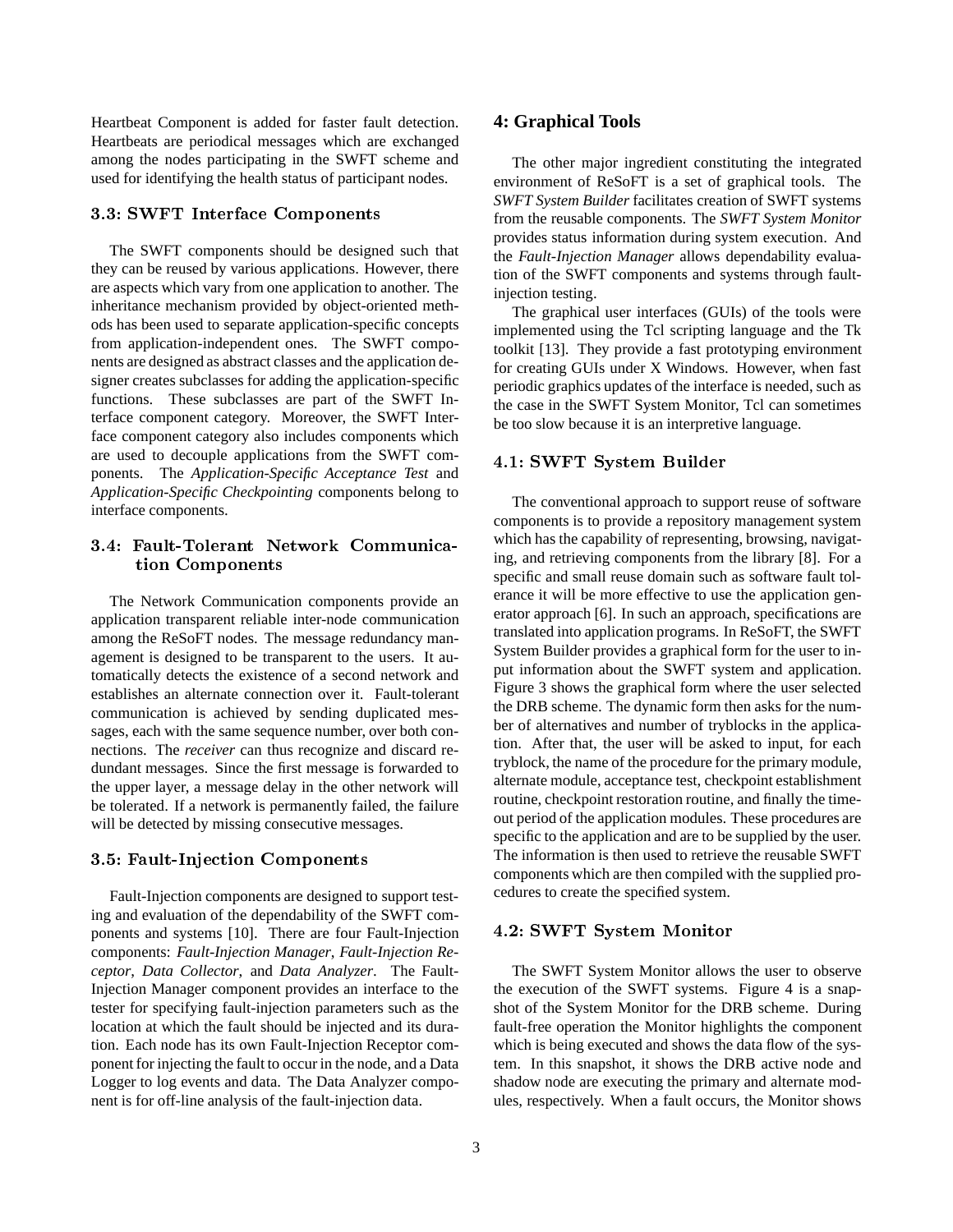| <b>SWFT System Builder</b> |              |                             |                     |                             |                   |
|----------------------------|--------------|-----------------------------|---------------------|-----------------------------|-------------------|
| File                       |              |                             |                     |                             |                   |
|                            |              | <b>Application Block 1</b>  |                     | <b>Application Block 2</b>  |                   |
| Scheme: ?                  | <b>DRB</b>   | <b>Primary Procedure:</b>   | extrapolate_1       | <b>Primary Procedure:</b>   | correlate_1       |
| No. of Alternatives:       | 1            | Alternate Procedure:        | extrapolate_2       | Alternate Procedure:        | correlate_2       |
| No. of App Blocks:         | $\mathbf{2}$ | AT Procedure:               | extrapolate_at      | AT Procedure:               | correlate_at      |
|                            |              | <b>Ckpt Establish Proc:</b> | extrapolate cpt     | <b>Ckpt Establish Proc:</b> | correlate cpt     |
|                            |              | <b>Ckpt Restore Proc:</b>   | extrapolate_restore | <b>Ckpt Restore Proc:</b>   | correlate_restore |
|                            |              | <b>Timeout Period:</b>      | 10 <sub>ms</sub>    | <b>Timeout Period:</b>      | 15 <sub>ms</sub>  |
|                            |              |                             |                     |                             |                   |
| <b>Build System</b>        |              |                             |                     |                             |                   |

**Figure 3. SWFT System Builder**

the location and type of the fault, and how it was handled by the SWFT system. The circle in the upper left corner of each node blinks to show the heartbeats, and thus its physical health, of the node. The lower part of the GUI shows the global view of the testbed. It highlights the node or network when its failure is detected.

#### FaultInjection Manager

The Fault-Injection Manager provides an interface to the user for specifying fault-injection experiments, as shown in Figure 5. Each experiment consists of a list of fault sequences. A fault sequence specifies the location where the fault should be injected, the fault type, the starting time of injection, how often it should be periodically injected if it is a transient fault, and duration of the experiment. Once the fault sequences are specified and the experiment is initiated, the FI Manager parses the sequences to schedule the experiment. When the time arrives for a fault to be injected, it sends a fault-injection command to the Fault-Injection Receptor of specified component which in turn triggers the Fault-Injection Activator of the particular fault type to inject the fault. The FI Manager also monitors the results of the injection. In case the injected fault causes a node to crash the FI Manager restarts the node so that experiment can continue. An additional task of the FI Manager is to log all the events occurred and collect failure data.



**Figure 4. SWFT System Monitor for Distributed Recovery Blocks**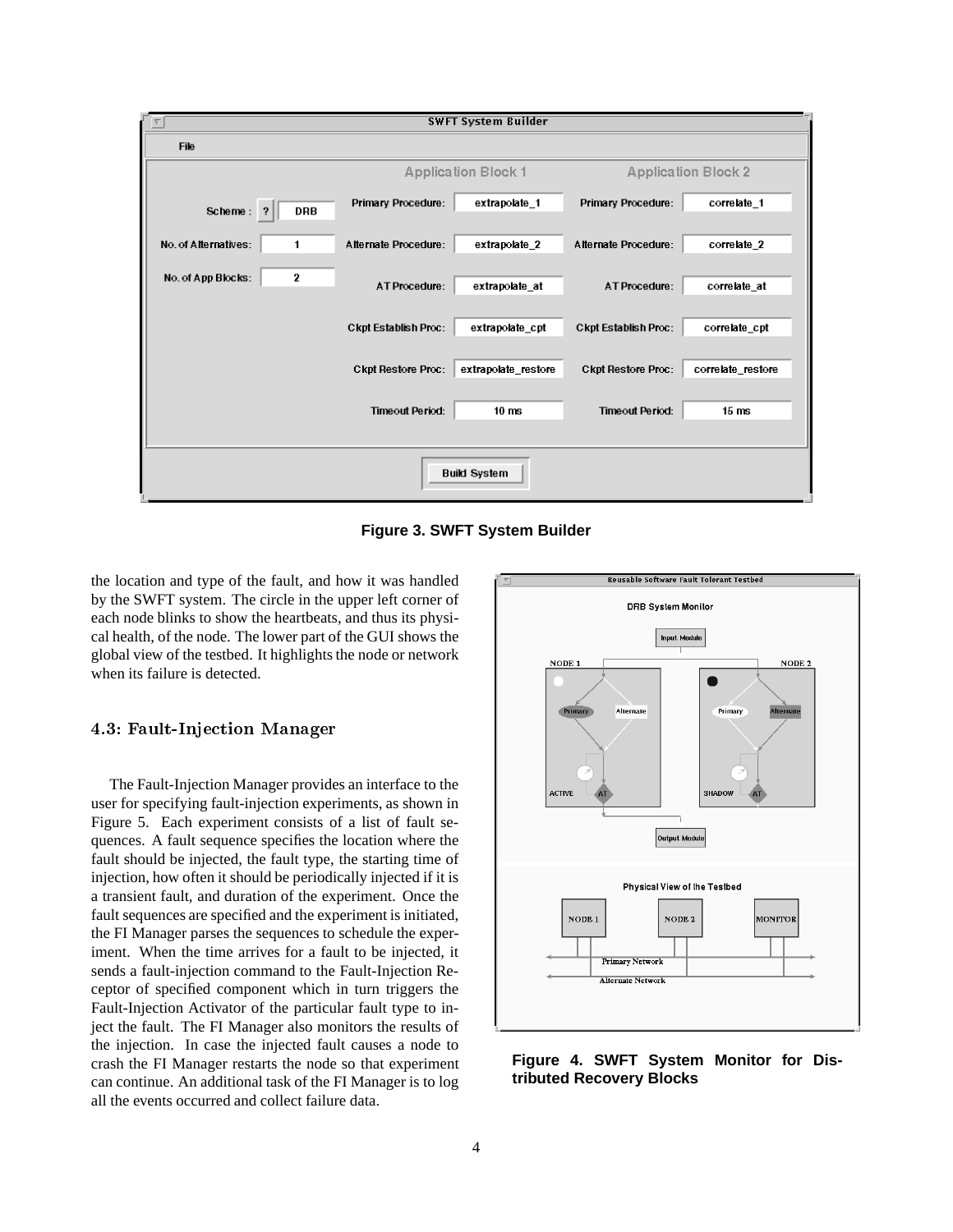

**Figure 5. Fault-Injection Manager**

## **5: Distributed Recovery Blocks Demonstration**

Figure 6 depicts the implementation of the Distributed Recovery Block (DRB) scheme [11] using the reusable SWFT components. The reusable components are implemented in three types of objects:

- *Active objects*: An active object is an object which possesses its own execution thread(s). Additionally, an active object may also provide services to other objects.
- *Passive objects*: Passive objects do not have their own execution threads but merely act as service providers. Passive objects are stateless and do not maintain any persistent data.
- *Shared-data objects*: Shared-data objects maintain data stores to which multiple objects may have mutually-exclusive access.

These object types are implemented by mapping them to the following Ada constructs. An active object is implemented as an Ada package with a task for each of its execution threads. While a passive object is implemented as an Ada package which does not contain any task. Finally, a shared-data object is implemented using Ada protected record type, thereby the Ada runtime system will guarantee mutually exclusive accesses to the shared-data.

In the DRB implementation, the *DRB Executive*, *Heartbeat-Generator*, and *Try Block* are active components, the *Checkpoint* and *Acceptance Test* are passive components, and the *RB Data-Store* is the only shared-data object.

To demonstrate effective reuse, a sequential recovery block and retry block system are also implemented from the reusable components. We have found that only the *executive* component is needed to be replaced for the particular SWFT scheme. For retry block, a *data re-expression* component is also added to generate a diverse data input.

### **6: Conclusions**

The paper presented an integrated testbed environment for developing and evaluating software fault tolerance systems. The testbed is built on an open architecture and uses standard off-the-shelf hardware and software, thus making it easily available and resilient to technological changes. The environment comprises a library of reusable components and a set of graphical tools. The reusable SWFT components can be used to create a wide variety of SWFT systems, and the interface components support seamless integration of applications to those systems. The set of graphical tools facilitates the creation of SWFT systems